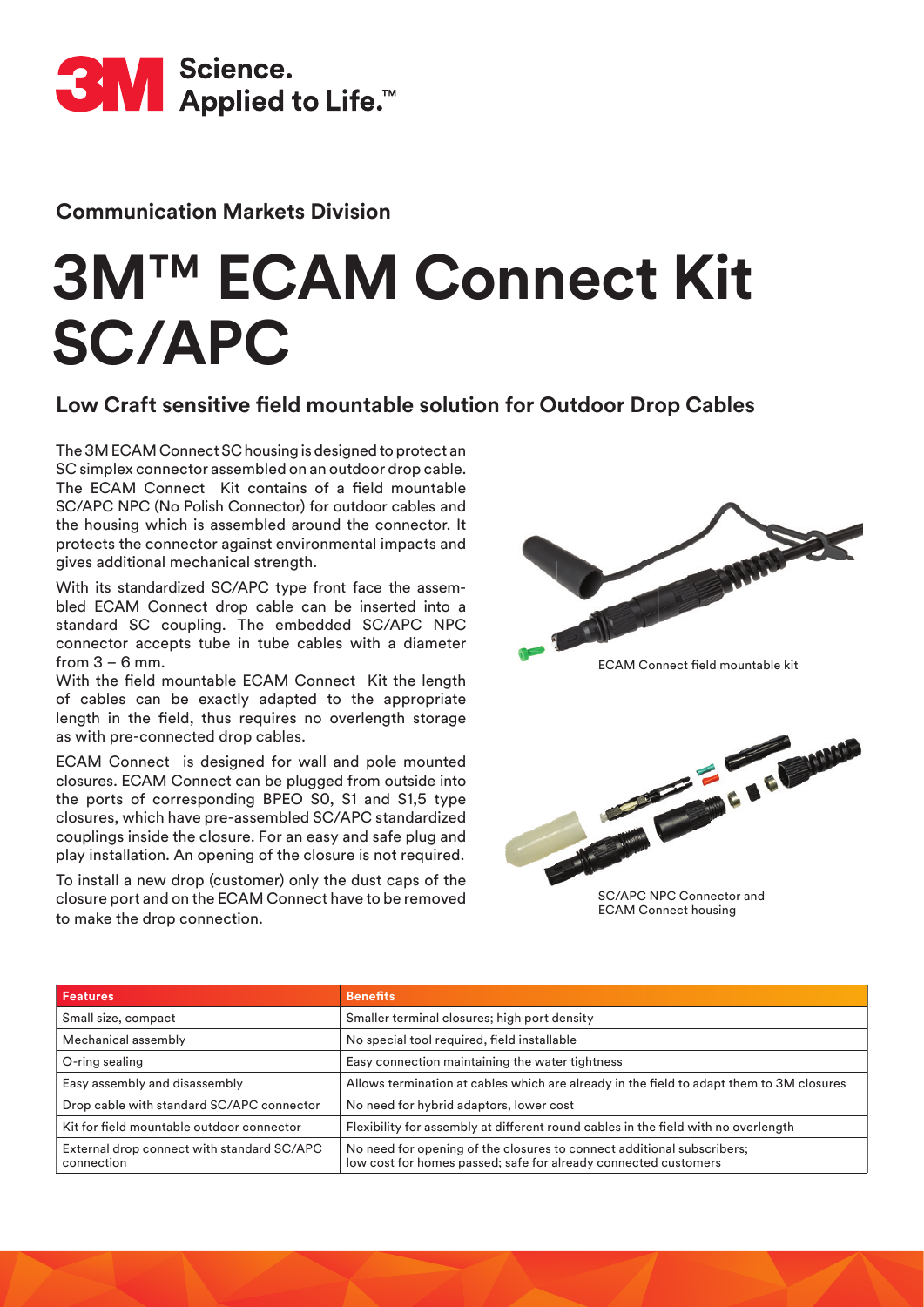## **Product Description**

The ECAM Connect Kit, is used to assemble a 3M NPC SC/APC connector with a watertight housing on an outdoor round drop cable. The SC/APC front face of the housing is according to IEC 61754-4.

**Content of Kit:** 

- Black housing
- 3M NPC SC/APC Connector type (8802 –T/APC/AS/6+3)
- Washers and sealing
- Dust caps
- Installation instruction

# **Applications**

**3M**™ **NPC Jacketed Connector Boot Washer Sealing Washer Housing Dust caps**

ECAM Connect Kits are designed for indoor/outdoor use in FTTH networks. This hard connect system is used with BPEO ECAM Connect closures mounted in vertical position and inserted from the bottom of the closure. Vertical wall (façade) mount and vertical pole mount with appropriate aerial drop cable.

#### **Required Installation Tools:**

- Fibre cleaver (flat cleave)
- Standard cable/fibre preparation tools (stripper, scissors for aramid, cleaning tools)
- No crimp tools needed
- Recommended 3M Tool kit 8865-C

# **Typical Properties**

All tests done with DRAKA Outdoor cable L1083.

(\*) Values presented have been determined by standard test methods and are average or typical values not meant to be used for specification purposes.

#### **Mechanical characteristics**

| <b>Material</b>                 | Thermoplastic (housing), elastomer (sealing) and PE foam (grommet)         |               |
|---------------------------------|----------------------------------------------------------------------------|---------------|
| <b>Protection class</b>         | IP 65, if joined into ECAM Connect ports<br>of a BPEO ECAM Connect closure | EN 60529      |
| <b>Operating temperature</b>    | $-25 \degree C$ to +70 $\degree C$                                         | IEC61300-2-22 |
| Pull out force*) from BPEO port | typical 80 N (ramp 5N/s, dwell 60 sec.)                                    | IEC61300-2-6  |

To avoid further mechanical load and accidental pulling, the drop cable assembled with the connector must be fixed nearby the closure, as also recommended in the installation manual N961865B.

\*) Pull out force strongly dependent on quality of assembly of SC NPC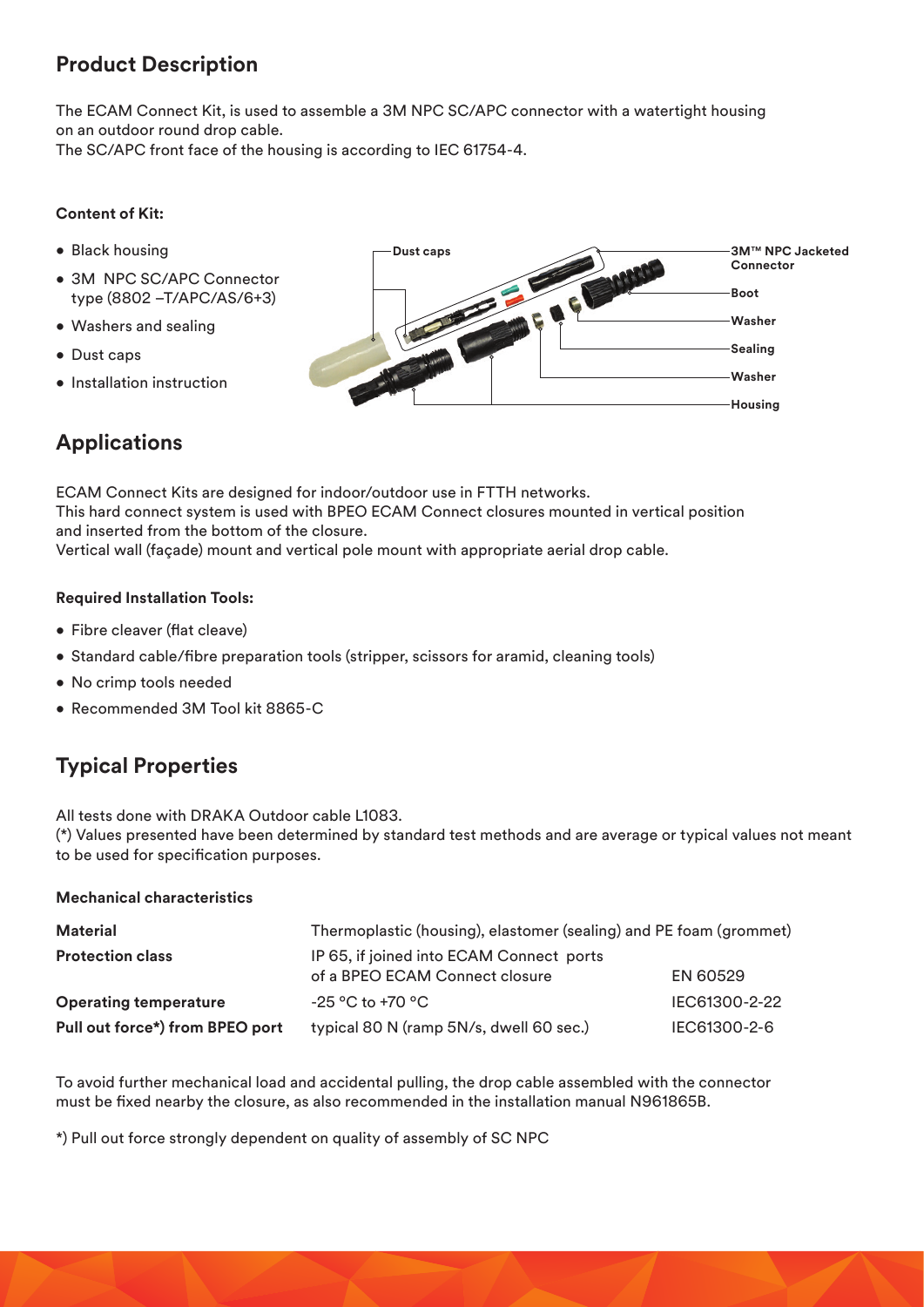#### **Dimensions**



## **Fieldmount Connector:**

| <b>Inside Connector Type</b> | 3M NPC Type 8802 - T/APC/AS/6+3 | EN 50377-17-1 |
|------------------------------|---------------------------------|---------------|
| <b>Outside housing</b>       | SC compatible interface acc.    | IEC 61754-4   |

# **Optical Characteristics (3M NPC Type 8802-T/APC/AS/6+3)**

Optical performance strongly dependent on quality of termination in the field with a flat cleaved fibre. The values below are measured at one cable type with well skilled persons in the lab.

| Insertion loss (Room Temperature)              | typical 0,35 dB                        | IEC61300-3-4 |
|------------------------------------------------|----------------------------------------|--------------|
|                                                | (Measured against reference connector) |              |
| <b>Back Reflection (Room Temperature)</b>      | typical $\le$ - 55 dB (mated)          | IEC61753-3-6 |
| <b>Back Reflection (Operating Temperature)</b> | typical $\leq$ - 40 dB (mated)         | IEC61753-3-6 |
| Wavelength                                     | 1310 nm; 1550 nm, 1625 nm              |              |

# **User Information\*)**

| <b>Regulatory:</b>        |                                               |
|---------------------------|-----------------------------------------------|
| RoHS 2011/65/EU *         |                                               |
| Application/installation  | see installation instruction N961865B         |
| <b>Safety information</b> | included in installation instruction N961865B |

\*) Values presented have been determined by standard test methods and are average values not meant to be used for specification purposes.

**This Product Bulletin is valid for following ECAM Connect Kits: ECAM Connect Kit SC/APC/AS IP65 N721202A.** N721202A.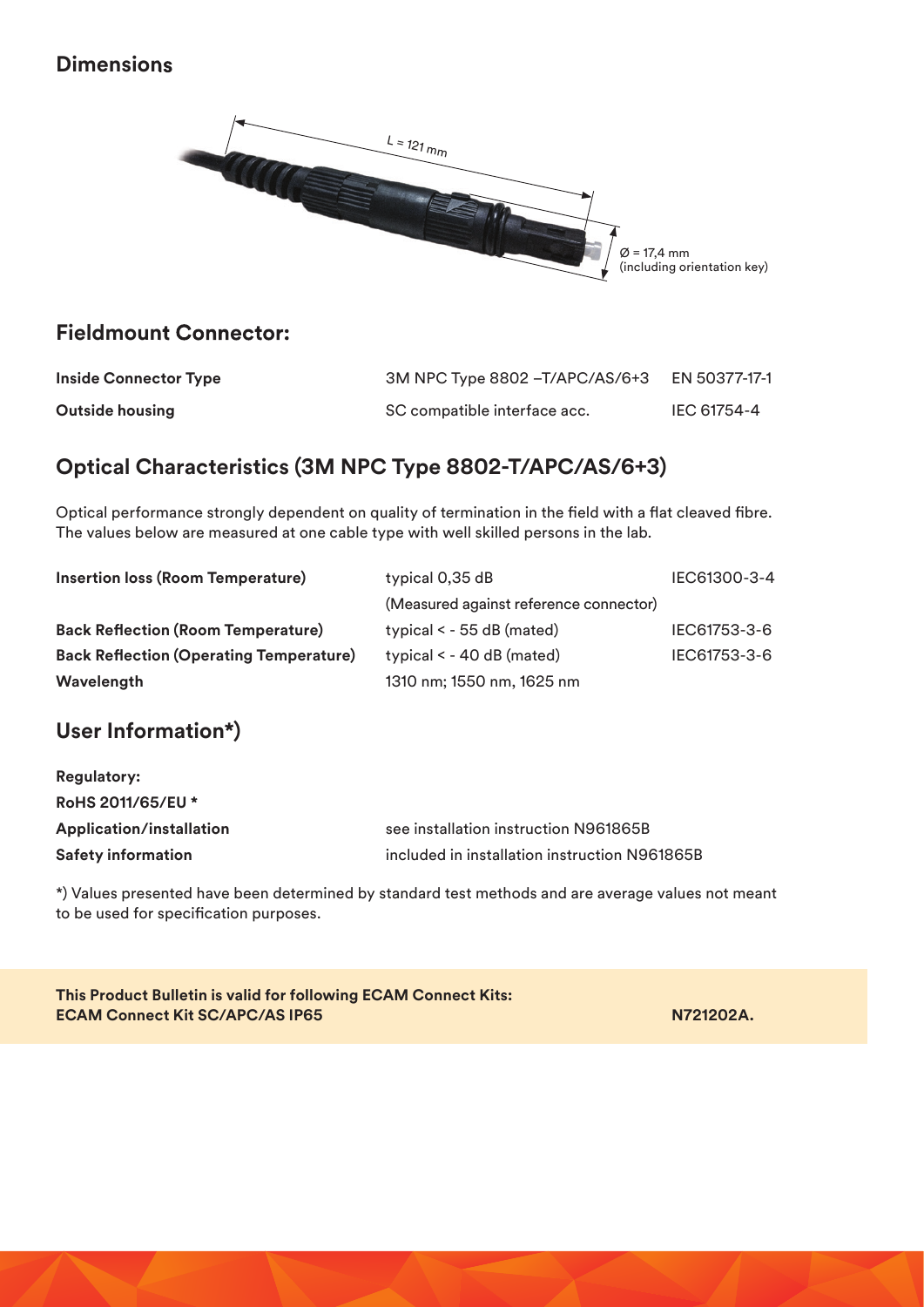## **Cable structure example for use with ECAM Connect Kit SC/APC/AS/6+3**

**(All tests done with DRAKA Outdoor cable L1083)** 



**Cables with strength members (rods) recommended to reduce shrinkage at temperature extremes**

| <b>Fibre type</b>                      | <b>ITU.G.657.A2</b>                                                                                 |                   |  |
|----------------------------------------|-----------------------------------------------------------------------------------------------------|-------------------|--|
| <b>Buffer diameter</b>                 | $900 \mu m$                                                                                         |                   |  |
| <b>Type of buffer</b>                  | Tight buffered fibre; easy strippable                                                               |                   |  |
| <b>Strength members</b>                | Aramid yarns                                                                                        |                   |  |
| <b>Reinforcement members</b>           | <b>Glass Fibre Reinforced Polymer</b><br>Inside black outer jacket, adapted for aerial applications |                   |  |
| Outer jacket material                  | LSZH; not corrosive, UV stable                                                                      |                   |  |
|                                        |                                                                                                     |                   |  |
| <b>Mechanical Characteristics:</b>     |                                                                                                     |                   |  |
| Max. tensile strength for installation | 80 daN                                                                                              | EN 60794-1-2-E1   |  |
| Crush resistance                       | 200 daN/100 mm                                                                                      | EN 60794-1-2-E3   |  |
| Min. bend radius                       | 60 mm                                                                                               | EN 60794-1-2-E11A |  |
|                                        |                                                                                                     |                   |  |
| <b>Environmental Requirements:</b>     |                                                                                                     |                   |  |
| <b>During installation</b>             | $-5 °C$ to $+60 °C$                                                                                 |                   |  |
| <b>During operation</b>                | $-40 °C$ to $+70 °C$                                                                                |                   |  |
|                                        |                                                                                                     |                   |  |